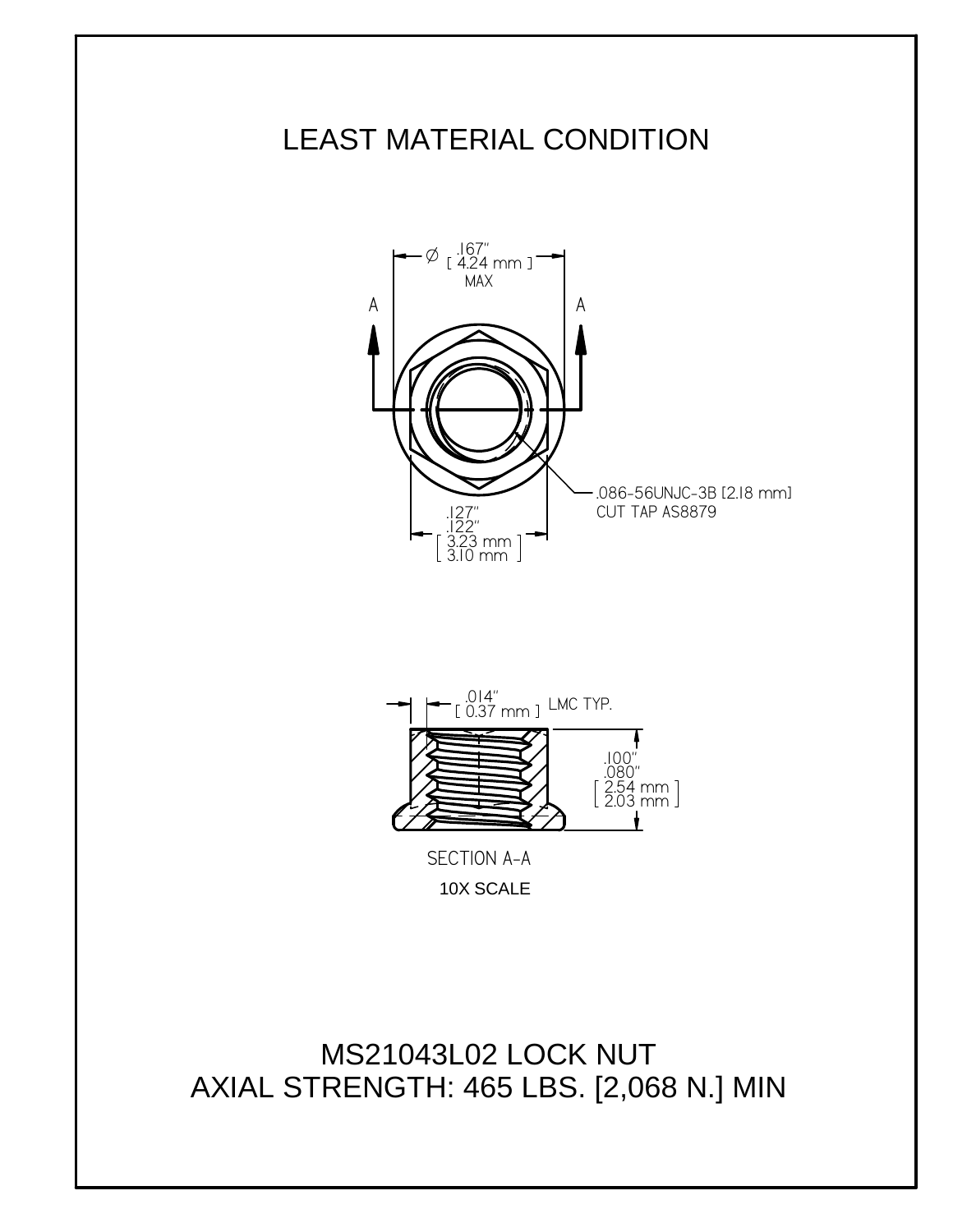



10X SCALE

MS21042L04 LOCK NUT AXIAL STRENGTH: 1,110 LBS. [4,938 N.] MIN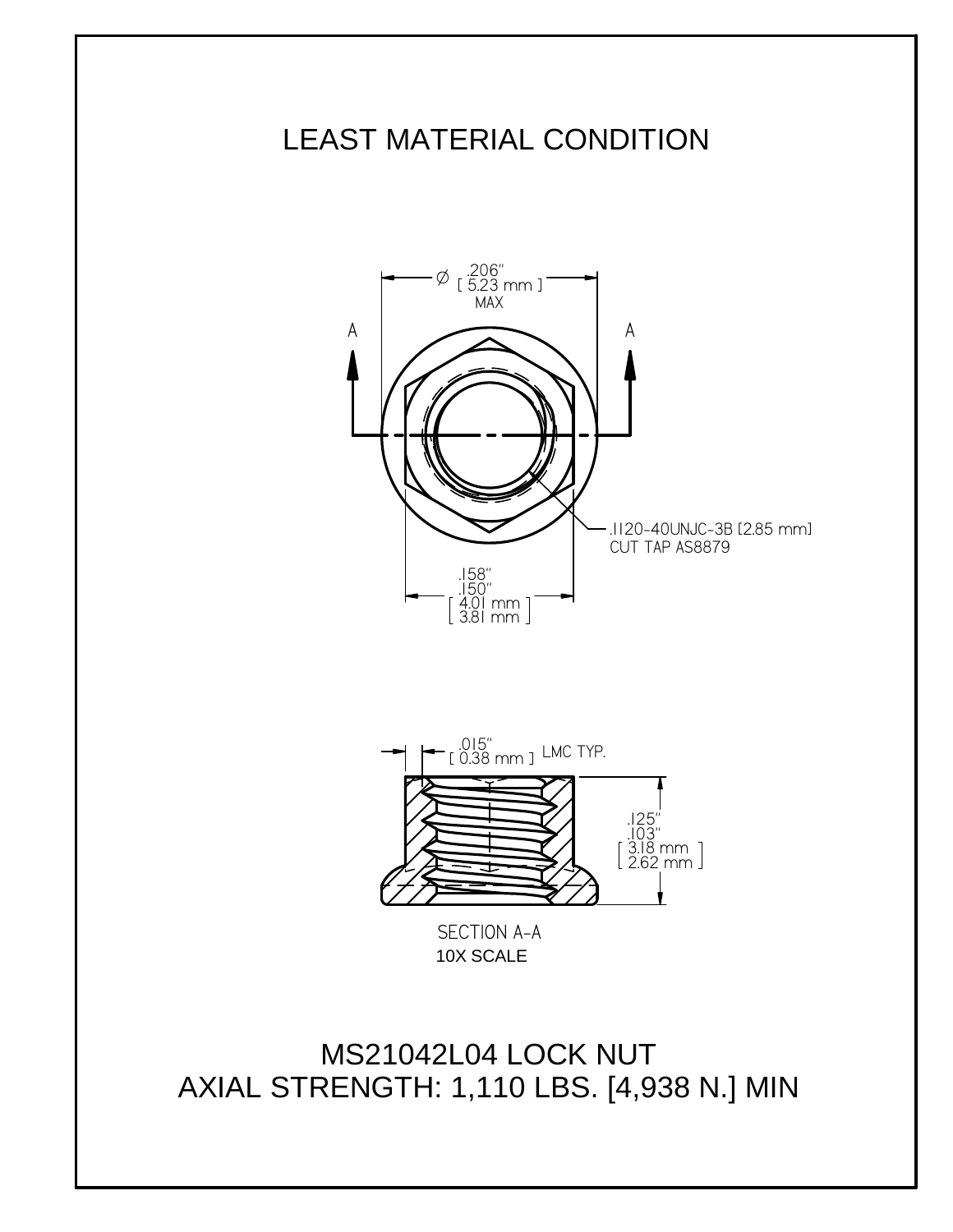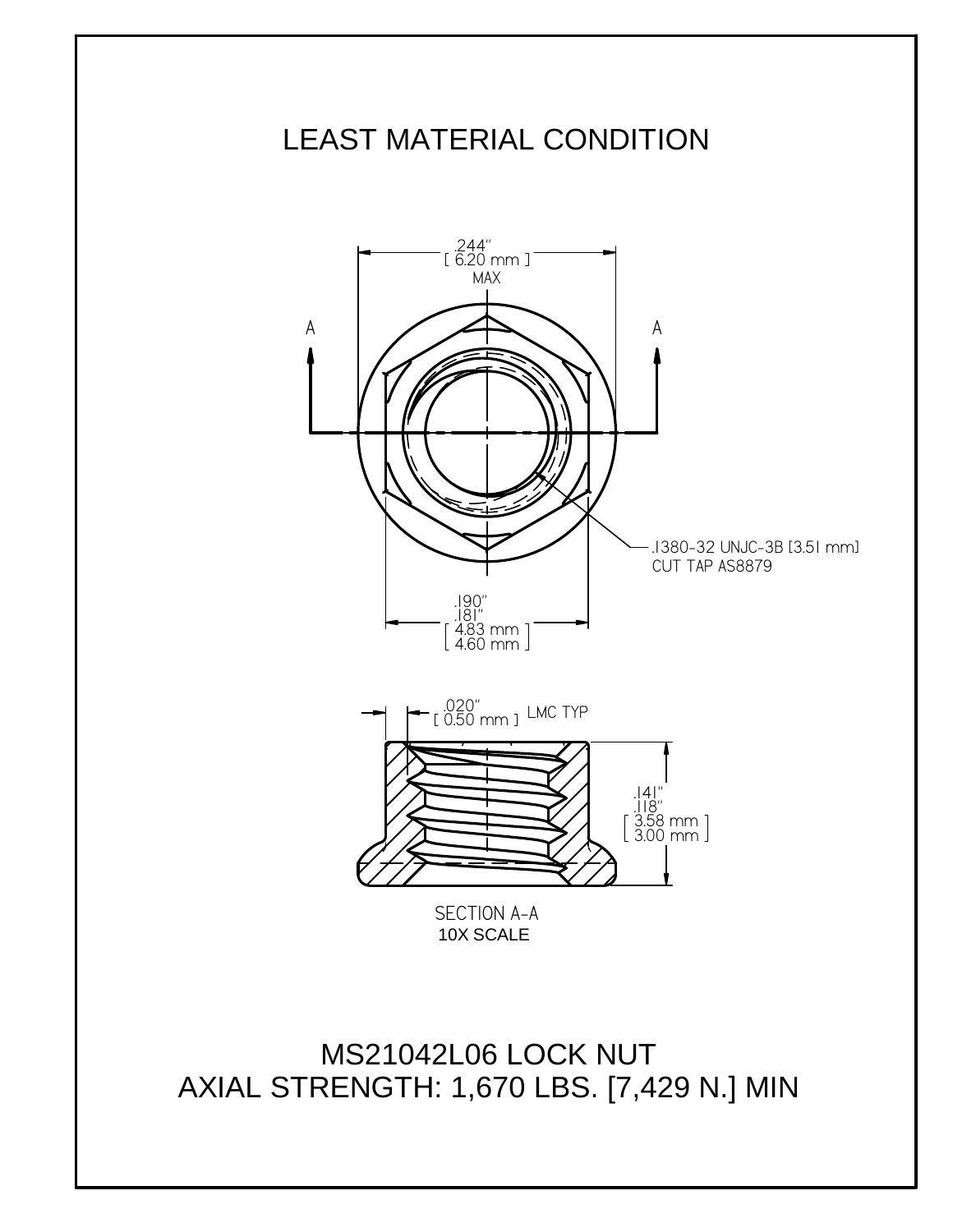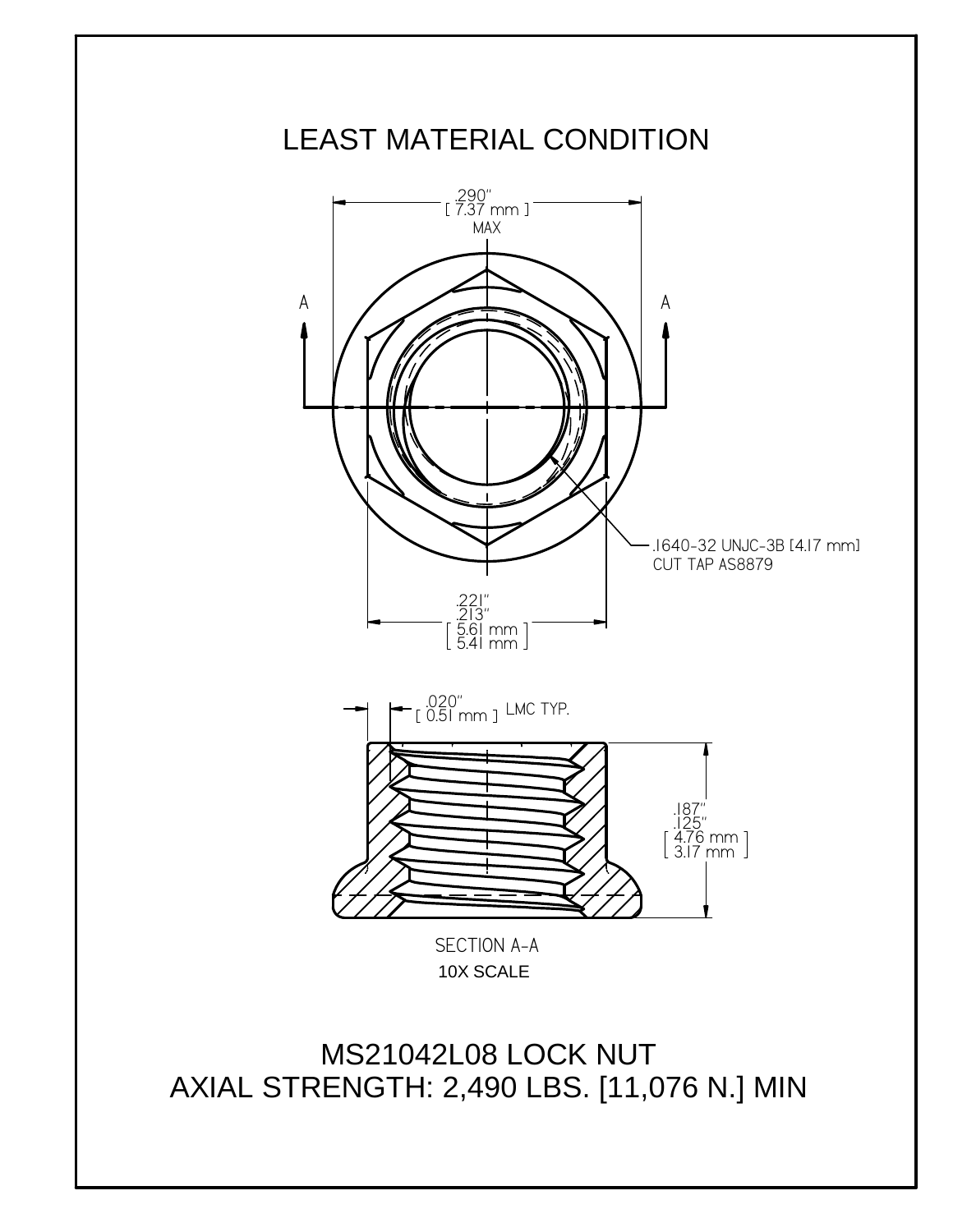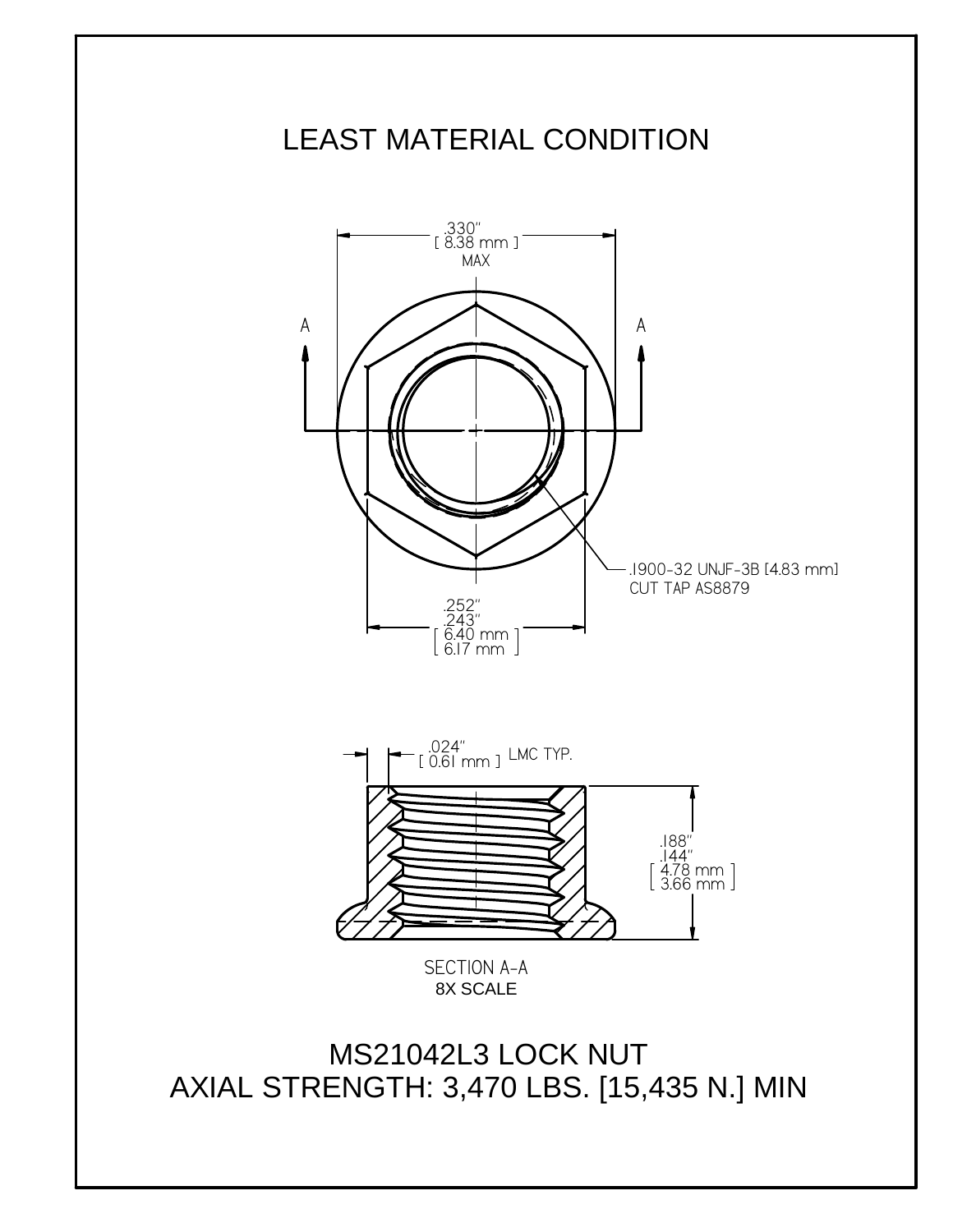

MS21042L4 LOCK NUT AXIAL STRENGTH: 6,200 LBS. [27,579 N.] MIN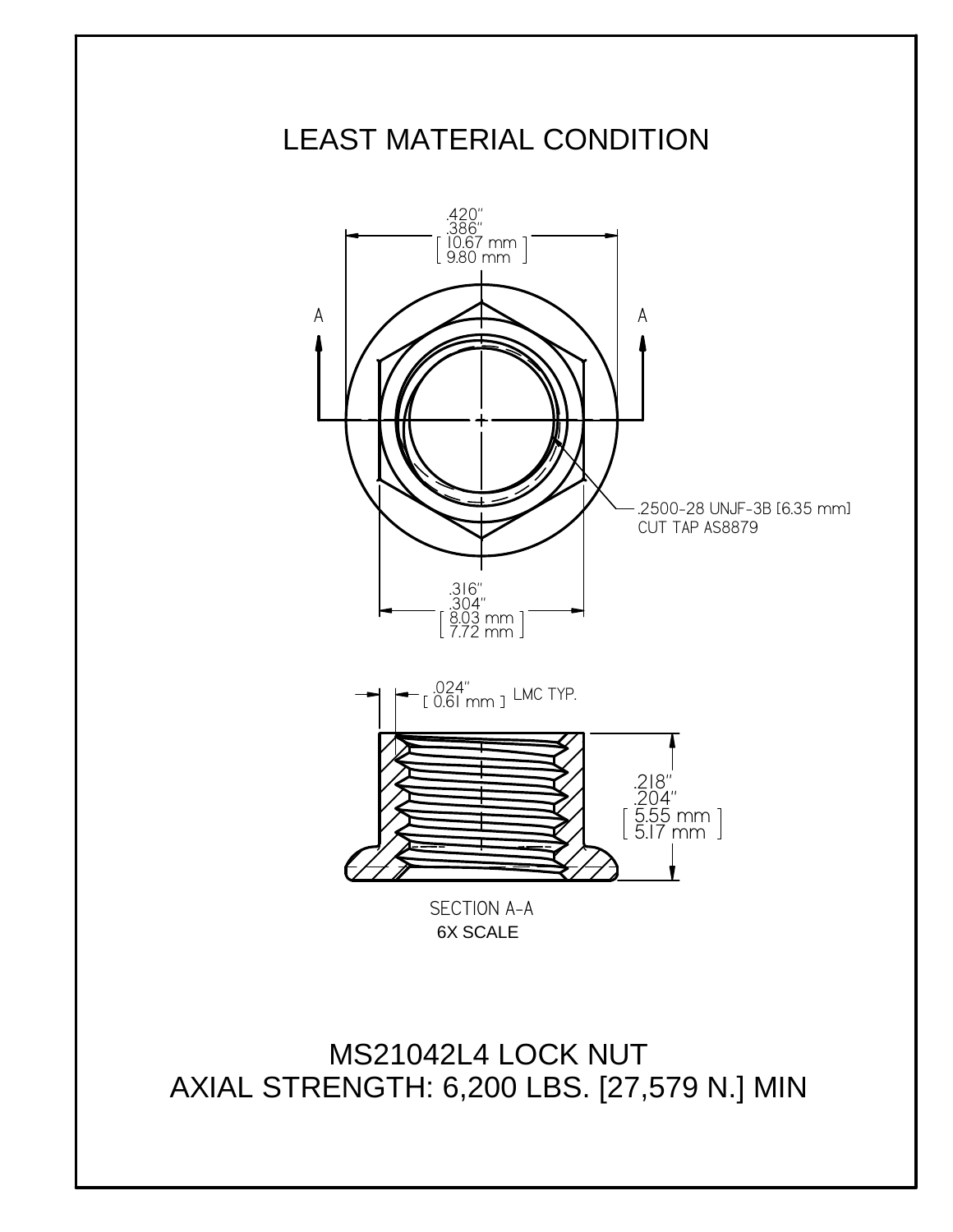

MS21042L5 LOCK NUT AXIAL STRENGTH: 9,820 LBS. [43,682 N.] MIN